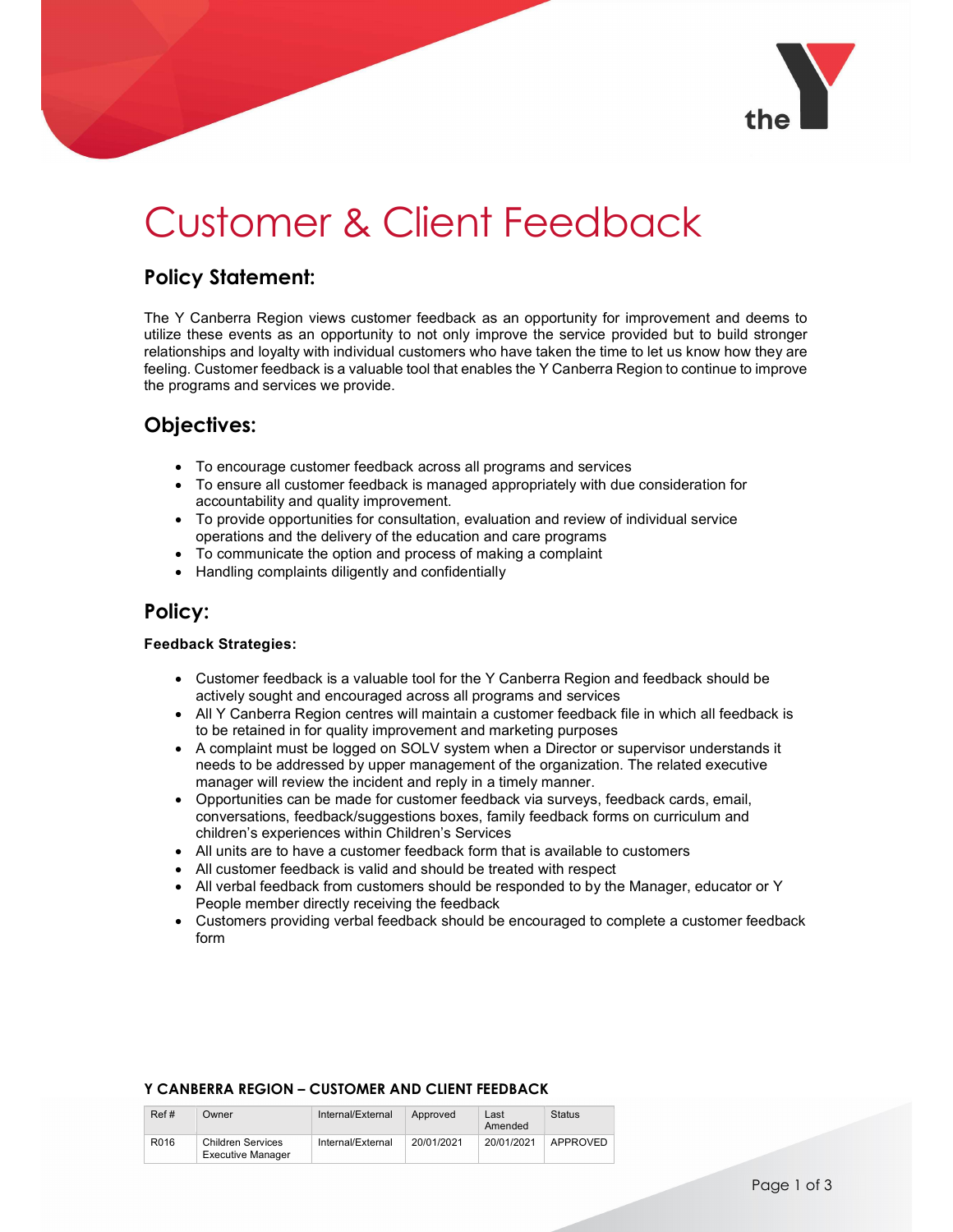

#### Complaints Strategies:

- Communicate information on the process to families through orientation and enrolment processes and information
- Provide contact details for putting forward a complaint
- When managers deem it appropriate they are to respond to anonymous customer complaints by posting a written response addressing the complaint at the Y Canberra Region service or program
- Ensure every complaint is managed and is an opportunity for quality improvement
- Managers are requested to document customer feedback and complaints on their monthly reports
- Provide training on complaints management
- Discuss the process for managing complaints with educators and Y People

#### Sample complain process for clients:

1. Families make a formal complaint about aspects of our service, and no person will be disadvantaged in any way as a result of that complaint.

- 2. Complaints should be forwarded to:
	- Name of Service

Y Canberra Region

Name of Centre Director/Nominated Supervisor

Address and Phone

3. Your complaint will be dealt with in the strictest confidentially. Any educator or Y People member involved in handling complaints will ensure that information is restricted only to those who genuinely need to be notified in order to deal with the complaint. If information specific to the complaint needs to be disclosed to others during its resolution, the complainant will be informed.

4. Your complaint will be documented by an educator or Y People member, and placed on the complaints register. The complaint will then be forwarded on to the most appropriate person to investigate the complaint. This will include the Nominated Supervisor and the approved provider.

5. Actions to address the complaint will be determined. Once the outcomes or resolutions are agreed on, all persons involved in the original complaint will be notified and informed of any actions for improvement that will take place as a result of the complaint.

6. The Department of Education and Communities will be notified of any complaint made to the service alleging a breach of regulation within 24 hours of the complaint being made.

#### Evaluation

Continuous improvement of our service occurs where there is reflection and constructive feedback given from the service community which results in positive change and improvement.

All complaints are managed aiming to lead to quality improvement and are conducted in a safe manner in a secure environment.

#### Y CANBERRA REGION – CUSTOMER AND CLIENT FEEDBACK

| Ref# | Owner                                         | Internal/External | Approved   | Last<br>Amended | Status   |
|------|-----------------------------------------------|-------------------|------------|-----------------|----------|
| R016 | <b>Children Services</b><br>Executive Manager | Internal/External | 20/01/2021 | 20/01/2021      | APPROVED |